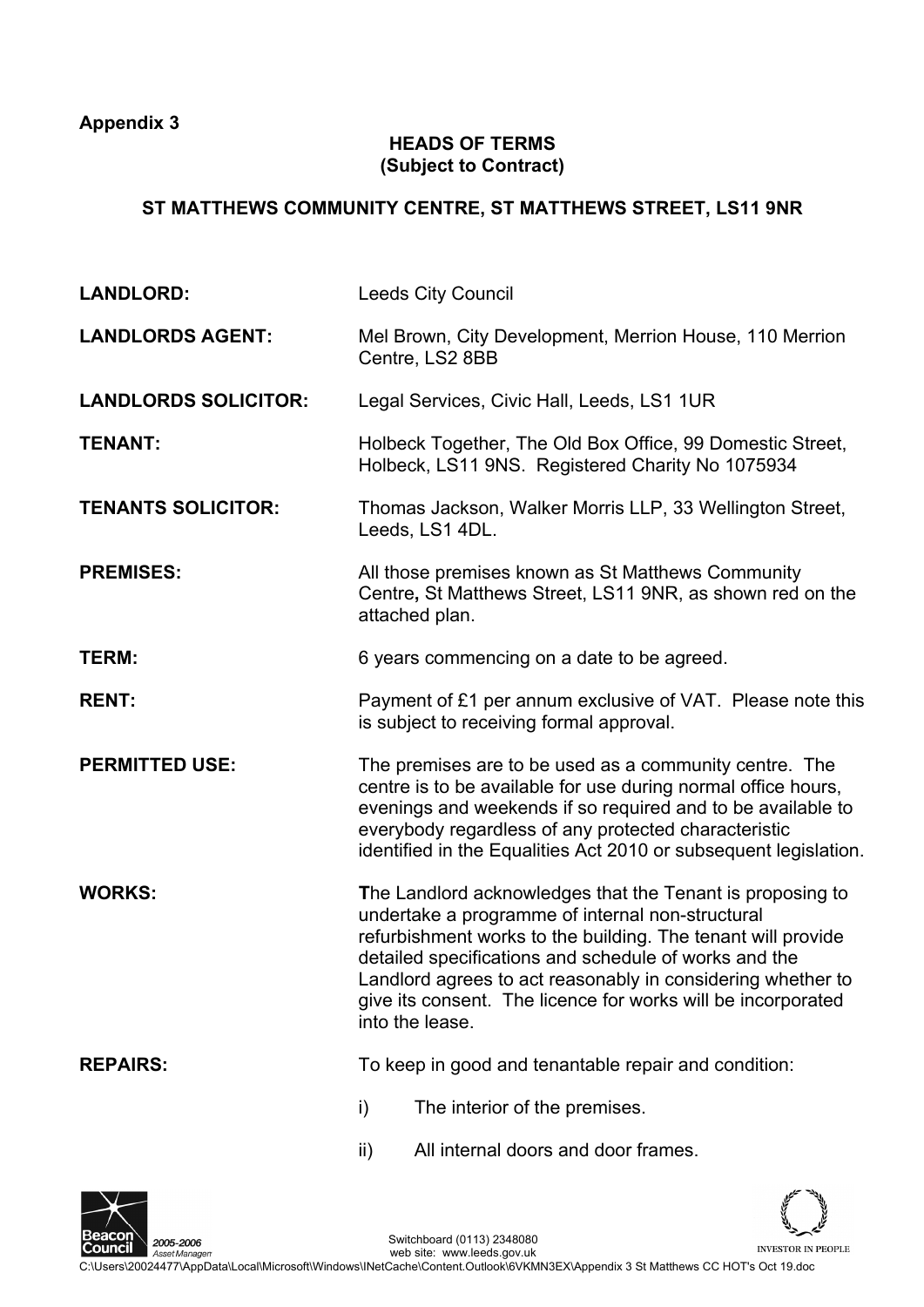|                                                 | iii)                                                                                                                                                         | All electric, water and sanitary apparatus including the<br>drains up to the point where they connect into the<br>mains system and equipment relating solely to the<br>premises;                                                                                                                                                                                                                        |  |
|-------------------------------------------------|--------------------------------------------------------------------------------------------------------------------------------------------------------------|---------------------------------------------------------------------------------------------------------------------------------------------------------------------------------------------------------------------------------------------------------------------------------------------------------------------------------------------------------------------------------------------------------|--|
|                                                 | iv)                                                                                                                                                          | All fixtures and fittings, excluding the boiler.                                                                                                                                                                                                                                                                                                                                                        |  |
|                                                 | (b)                                                                                                                                                          | The premises should be painted and decorated in the<br>third year of the term and at the end of the term.                                                                                                                                                                                                                                                                                               |  |
|                                                 | (c)                                                                                                                                                          | To repair any criminal/malicious damage to the<br>premises.                                                                                                                                                                                                                                                                                                                                             |  |
| <b>INSURANCE:</b>                               | To ensure adequate public liability insurance is in place prior<br>to completion of the lease and to provide a copy of the same<br>to the Council on demand. |                                                                                                                                                                                                                                                                                                                                                                                                         |  |
| <b>GENERAL:</b>                                 | 1.                                                                                                                                                           | The lease may not be assigned.                                                                                                                                                                                                                                                                                                                                                                          |  |
|                                                 | 2.                                                                                                                                                           | The premises may be sub-let but any subletting must<br>be in a form previously approved by the Council and include<br>provisions to exclude security of tenure under sections 24-28<br>(inclusive) of the Landlord and Tenant Act 1954. For the<br>avoidance of doubt the tenant shall be permitted to hire out<br>parts of the premises on a sessional basis without reference<br>back to the Council. |  |
|                                                 | 3.                                                                                                                                                           | Other than the works referred to above, the Tenant<br>shall not to make any alterations or additions to or install any<br>services in the Premises or to the fixtures therein without the<br>previous consent in writing of the Council acting in its<br>capacity as landlord. Such consent to be solely at the<br>discretion of the Council                                                            |  |
|                                                 | 4.                                                                                                                                                           | To make suitable arrangements for the disposal of all<br>refuse from the premises.                                                                                                                                                                                                                                                                                                                      |  |
|                                                 | 5.                                                                                                                                                           | To pay all other outgoings including but not limited to,<br>rates and utility costs.                                                                                                                                                                                                                                                                                                                    |  |
|                                                 | 6.                                                                                                                                                           | The premises shall not be used for any purpose that<br>would, or is likely to bring the Council into disrepute.                                                                                                                                                                                                                                                                                         |  |
| <b>FEES:</b>                                    |                                                                                                                                                              | Each party to be responsible for their own Legal and<br>Surveyors costs incurred in this transaction.                                                                                                                                                                                                                                                                                                   |  |
| I confirm agreement to the above heads of terms |                                                                                                                                                              |                                                                                                                                                                                                                                                                                                                                                                                                         |  |
|                                                 |                                                                                                                                                              |                                                                                                                                                                                                                                                                                                                                                                                                         |  |
|                                                 |                                                                                                                                                              |                                                                                                                                                                                                                                                                                                                                                                                                         |  |

Date ……………………………………………………………..